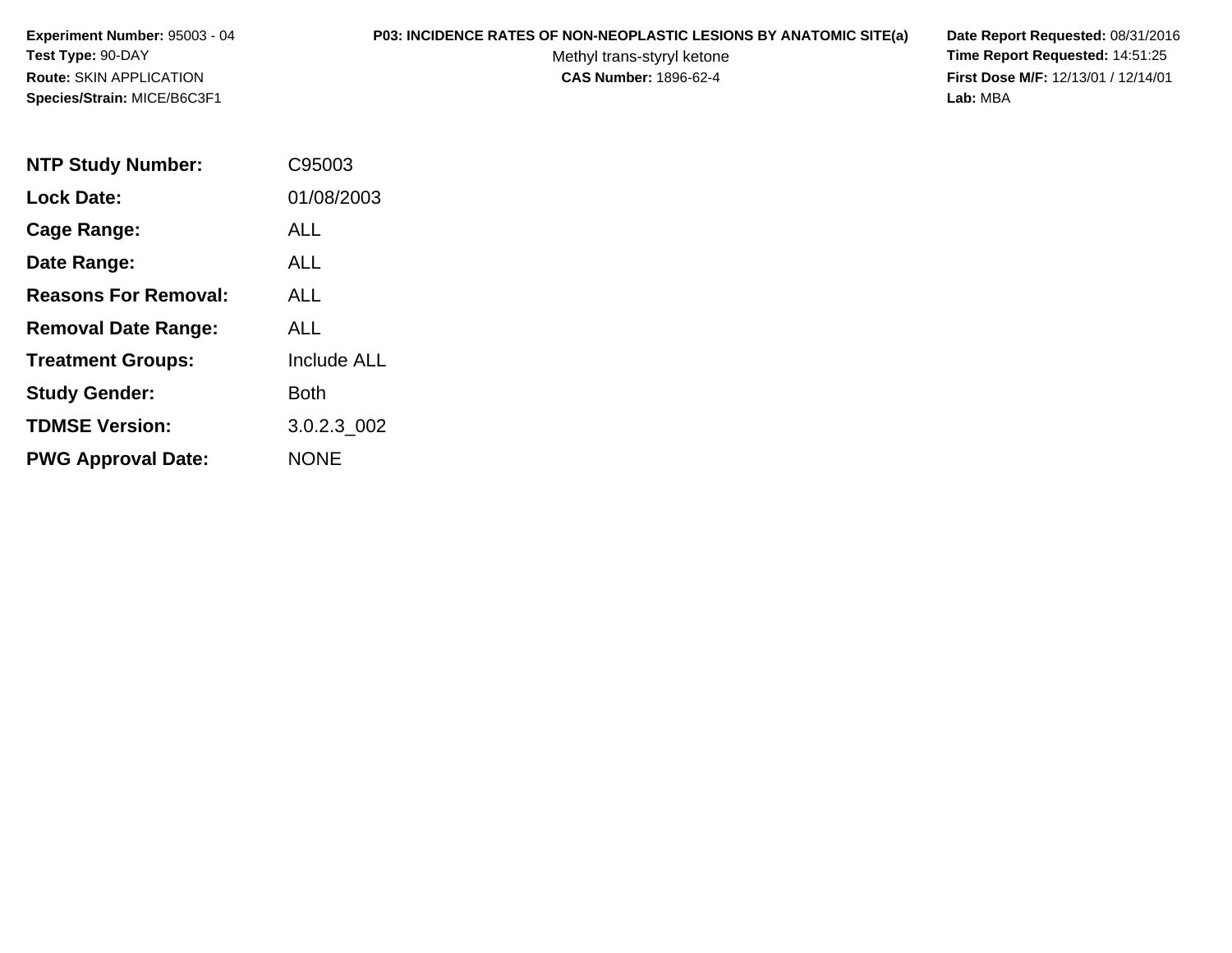**Experiment Number:** 95003 - 04**Test Type:** 90-DAY**Route:** SKIN APPLICATION**Species/Strain:** MICE/B6C3F1

## **P03: INCIDENCE RATES OF NON-NEOPLASTIC LESIONS BY ANATOMIC SITE(a) Date Report Requested:** 08/31/2016

Methyl trans-styryl ketone<br>CAS Number: 1896-62-4

 **Time Report Requested:** 14:51:25 **First Dose M/F:** 12/13/01 / 12/14/01<br>Lab: MBA **Lab:** MBA

| <b>B6C3F1 MICE MALE</b>                 | <b>VEHICLE CONTROL</b> | 87.5 MG/KG | <b>175 MG/KG</b> | 350 MG/KG | <b>700 MG/KG</b> | 1400 MG/KG   |
|-----------------------------------------|------------------------|------------|------------------|-----------|------------------|--------------|
| <b>Disposition Summary</b>              |                        |            |                  |           |                  |              |
| <b>Animals Initially In Study</b>       | 10                     | 10         | 10               | 10        | 10               | 10           |
| <b>Early Deaths</b>                     |                        |            |                  |           |                  |              |
| <b>Moribund Sacrifice</b>               |                        |            |                  |           | 10               | 9            |
| <b>Natural Death</b>                    |                        |            |                  |           |                  | $\mathbf{1}$ |
| <b>Survivors</b>                        |                        |            |                  |           |                  |              |
| <b>Accidentally Killed</b>              |                        |            | $\mathbf{1}$     |           |                  |              |
| <b>Terminal Sacrifice</b>               | 10                     | 10         | 9                | 10        |                  |              |
| <b>Animals Examined Microscopically</b> | 10                     | 10         | 10               | 10        | 10               | 10           |
| <b>ALIMENTARY SYSTEM</b>                |                        |            |                  |           |                  |              |
| Esophagus                               | (10)                   | (0)        | (0)              | (10)      | (10)             | (10)         |
| Gallbladder                             | (8)                    | (0)        | (0)              | (10)      | (10)             | (9)          |
| Intestine Large, Cecum                  | (10)                   | (0)        | (0)              | (10)      | (10)             | (9)          |
| Intestine Large, Colon                  | (10)                   | (0)        | (0)              | (10)      | (10)             | (10)         |
| Intestine Large, Rectum                 | (10)                   | (0)        | (0)              | (10)      | (10)             | (9)          |
| Intestine Small, Duodenum               | (10)                   | (0)        | (0)              | (10)      | (10)             | (9)          |
| Intestine Small, Ileum                  | (10)                   | (0)        | (0)              | (10)      | (10)             | (8)          |
| Intestine Small, Jejunum                | (10)                   | (0)        | (0)              | (10)      | (10)             | (8)          |
| Liver                                   | (10)                   | (0)        | (0)              | (10)      | (10)             | (10)         |
| Pancreas                                | (10)                   | (0)        | (0)              | (10)      | (10)             | (10)         |
| Salivary Glands                         | (10)                   | (0)        | (0)              | (10)      | (10)             | (10)         |
| Stomach, Forestomach                    | (9)                    | (0)        | (0)              | (10)      | (10)             | (9)          |
| Stomach, Glandular                      | (10)                   | (10)       | (10)             | (10)      | (10)             | (9)          |
| Tongue                                  | (10)                   | (0)        | (0)              | (10)      | (10)             | (10)         |
| CARDIOVASCULAR SYSTEM                   |                        |            |                  |           |                  |              |
| <b>Blood Vessel</b>                     | (10)                   | (0)        | (0)              | (10)      | (10)             | (10)         |
| Heart                                   | (10)                   | (0)        | (0)              | (10)      | (10)             | (10)         |

## ENDOCRINE SYSTEM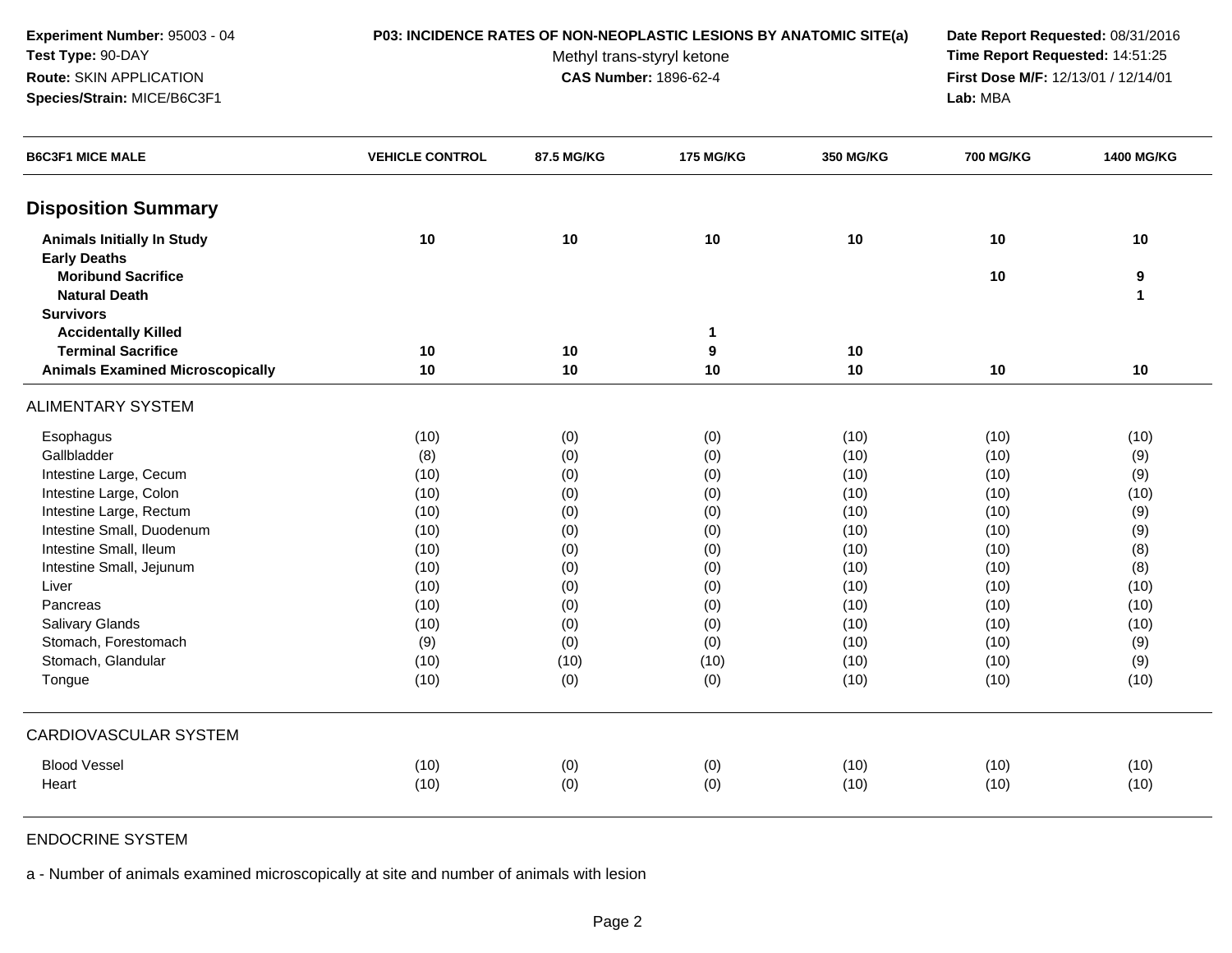| Experiment Number: 95003 - 04<br>Test Type: 90-DAY<br>Route: SKIN APPLICATION<br>Species/Strain: MICE/B6C3F1 | P03: INCIDENCE RATES OF NON-NEOPLASTIC LESIONS BY ANATOMIC SITE(a) | Methyl trans-styryl ketone<br><b>CAS Number: 1896-62-4</b> | Date Report Requested: 08/31/2016<br>Time Report Requested: 14:51:25<br>First Dose M/F: 12/13/01 / 12/14/01<br>Lab: MBA |                  |                  |                   |
|--------------------------------------------------------------------------------------------------------------|--------------------------------------------------------------------|------------------------------------------------------------|-------------------------------------------------------------------------------------------------------------------------|------------------|------------------|-------------------|
| <b>B6C3F1 MICE MALE</b>                                                                                      | <b>VEHICLE CONTROL</b>                                             | 87.5 MG/KG                                                 | <b>175 MG/KG</b>                                                                                                        | <b>350 MG/KG</b> | <b>700 MG/KG</b> | <b>1400 MG/KG</b> |
| <b>Adrenal Cortex</b><br><b>Accessory Adrenal Cortical Nodule</b>                                            | (10)                                                               | (0)                                                        | (0)                                                                                                                     | (10)             | (10)             | (10)<br>$1(10\%)$ |
| Adrenal Medulla                                                                                              | (10)                                                               | (0)                                                        | (0)                                                                                                                     | (10)             | (10)             | (10)              |
| Islets, Pancreatic<br>Parathyroid Gland                                                                      | (10)                                                               | (0)                                                        | (0)                                                                                                                     | (10)             | (10)             | (10)              |
| <b>Pituitary Gland</b>                                                                                       | (9)<br>(8)                                                         | (0)                                                        | (0)<br>(0)                                                                                                              | (8)<br>(10)      | (9)              | (7)               |
| <b>Thyroid Gland</b>                                                                                         | (10)                                                               | (0)<br>(0)                                                 | (0)                                                                                                                     | (10)             | (7)<br>(10)      | (7)<br>(10)       |
| Ectopic Thymus                                                                                               | $1(10\%)$                                                          |                                                            |                                                                                                                         |                  |                  | $1(10\%)$         |
| <b>GENERAL BODY SYSTEM</b>                                                                                   |                                                                    |                                                            |                                                                                                                         |                  |                  |                   |
| None                                                                                                         |                                                                    |                                                            |                                                                                                                         |                  |                  |                   |
| <b>GENITAL SYSTEM</b>                                                                                        |                                                                    |                                                            |                                                                                                                         |                  |                  |                   |
| Epididymis                                                                                                   | (10)                                                               | (0)                                                        | (0)                                                                                                                     | (10)             | (10)             | (10)              |
| <b>Preputial Gland</b>                                                                                       | (10)                                                               | (0)                                                        | (0)                                                                                                                     | (10)             | (10)             | (9)               |
| Prostate                                                                                                     | (10)                                                               | (0)                                                        | (0)                                                                                                                     | (10)             | (10)             | (10)              |
| Seminal Vesicle                                                                                              | (10)                                                               | (0)                                                        | (0)                                                                                                                     | (10)             | (10)             | (9)               |
| <b>Testes</b>                                                                                                | (10)                                                               | (0)                                                        | (0)                                                                                                                     | (10)             | (10)             | (10)              |
| <b>HEMATOPOIETIC SYSTEM</b>                                                                                  |                                                                    |                                                            |                                                                                                                         |                  |                  |                   |
| <b>Bone Marrow</b>                                                                                           | (10)                                                               | (0)                                                        | (0)                                                                                                                     | (10)             | (10)             | (10)              |
| Lymph Node, Mandibular                                                                                       | (9)                                                                | (0)                                                        | (0)                                                                                                                     | (10)             | (10)             | (10)              |
| Lymph Node, Mesenteric                                                                                       | (10)                                                               | (0)                                                        | (0)                                                                                                                     | (10)             | (10)             | (10)              |
| Spleen                                                                                                       | (10)                                                               | (0)                                                        | (0)                                                                                                                     | (10)             | (10)             | (9)               |
| Hematopoietic Cell Proliferation                                                                             | 6(60%)                                                             |                                                            |                                                                                                                         | 4 (40%)          | $9(90\%)$        | 6 (67%)           |
| Thymus                                                                                                       | (10)                                                               | (0)                                                        | (0)                                                                                                                     | (10)             | (10)             | (9)               |
| Atrophy                                                                                                      |                                                                    |                                                            |                                                                                                                         | 4 (40%)          |                  |                   |
|                                                                                                              |                                                                    |                                                            |                                                                                                                         |                  |                  |                   |

INTEGUMENTARY SYSTEM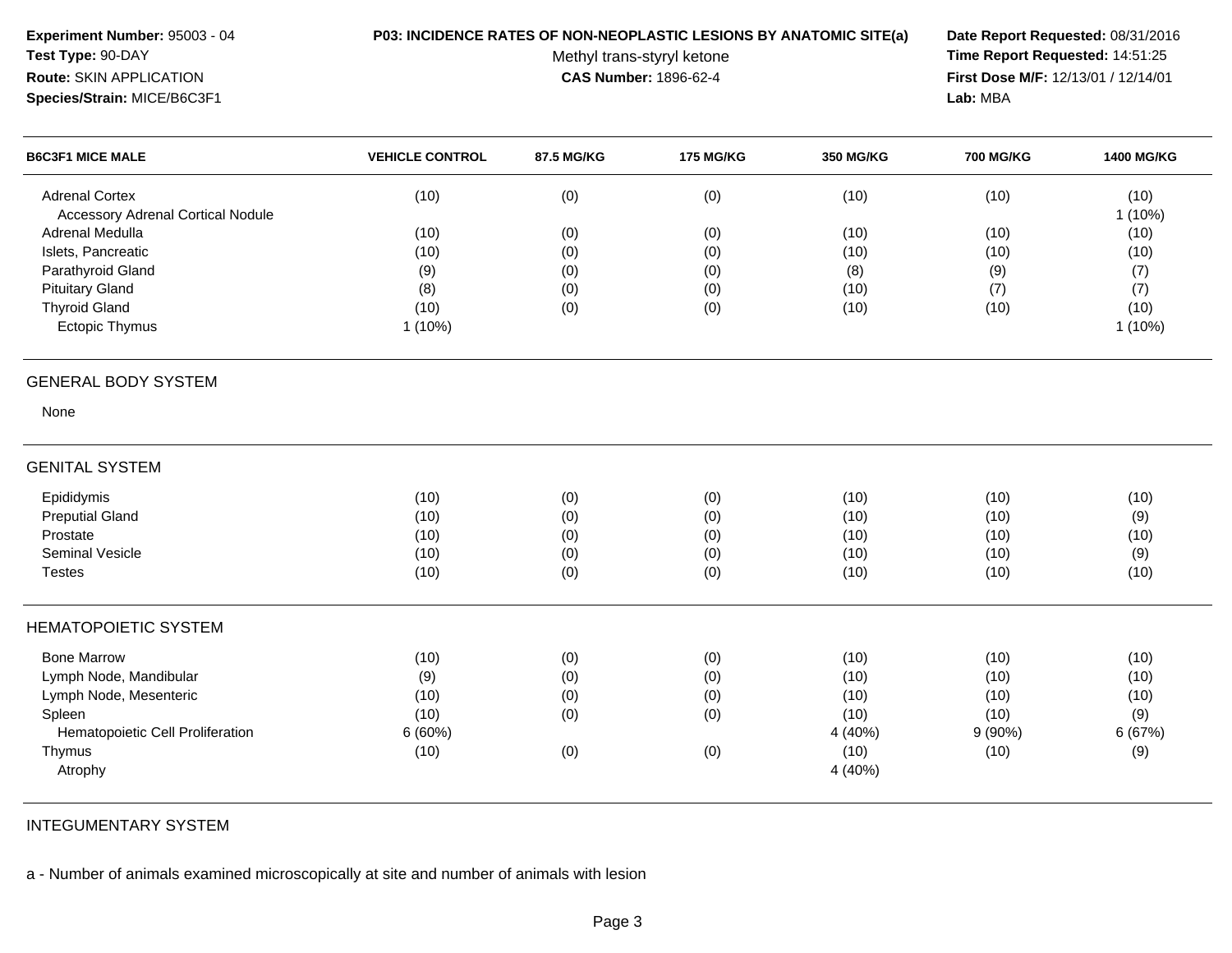| Test Type: 90-DAY<br>Route: SKIN APPLICATION<br>Species/Strain: MICE/B6C3F1                                     |                        | Methyl trans-styryl ketone<br><b>CAS Number: 1896-62-4</b> | Time Report Requested: 14:51:25<br>First Dose M/F: 12/13/01 / 12/14/01<br>Lab: MBA |                                |                                     |                               |
|-----------------------------------------------------------------------------------------------------------------|------------------------|------------------------------------------------------------|------------------------------------------------------------------------------------|--------------------------------|-------------------------------------|-------------------------------|
| <b>B6C3F1 MICE MALE</b>                                                                                         | <b>VEHICLE CONTROL</b> | 87.5 MG/KG                                                 | <b>175 MG/KG</b>                                                                   | <b>350 MG/KG</b>               | <b>700 MG/KG</b>                    | <b>1400 MG/KG</b>             |
| Skin<br>Hair Follicle, Site Of Application, Hyperplasia<br>Sebaceous Gland, Site Of Application,<br>Hypertrophy | (10)                   | (10)<br>$9(90\%)$<br>5 (50%)                               | (10)<br>$9(90\%)$<br>9(90%)                                                        | (10)<br>10 (100%)<br>10 (100%) | (10)<br>10 (100%)<br>10 (100%)      | (10)<br>9(90%)<br>8 (80%)     |
| Site Of Application, Hyperkeratosis<br>Site Of Application, Inflammation, Chronic<br>Active                     |                        | $9(90\%)$<br>10 (100%)                                     | 4 (40%)<br>9(90%)                                                                  | 8 (80%)<br>$9(90\%)$           | 10 (100%)<br>10 (100%)              | 10 (100%)<br>10 (100%)        |
| Site Of Application, Necrosis<br>Site Of Application, Ulcer<br>Site Of Application - Epidermis, Hyperplasia     |                        | $1(10\%)$<br>10 (100%)                                     | 7 (70%)                                                                            | $9(90\%)$                      | 10 (100%)<br>$1(10\%)$<br>10 (100%) | 6(60%)<br>3(30%)<br>10 (100%) |
| MUSCULOSKELETAL SYSTEM                                                                                          |                        |                                                            |                                                                                    |                                |                                     |                               |
| Bone<br><b>Skeletal Muscle</b><br>Necrosis, Focal                                                               | (10)<br>(0)            | (0)<br>(0)                                                 | (0)<br>(0)                                                                         | (10)<br>(0)                    | (10)<br>(0)                         | (10)<br>(1)<br>1 (100%)       |
| NERVOUS SYSTEM                                                                                                  |                        |                                                            |                                                                                    |                                |                                     |                               |
| <b>Brain</b>                                                                                                    | (10)                   | (0)                                                        | (0)                                                                                | (10)                           | (10)                                | (10)                          |
| <b>RESPIRATORY SYSTEM</b>                                                                                       |                        |                                                            |                                                                                    |                                |                                     |                               |
| Lung<br>Hemorrhage, Focal                                                                                       | (10)                   | (0)                                                        | (0)                                                                                | (10)                           | (10)                                | (10)<br>$1(10\%)$             |
| Nose<br>Olfactory Epithelium, Atrophy                                                                           | (10)                   | (10)                                                       | (10)                                                                               | (10)<br>3(30%)                 | (10)<br>8 (80%)                     | (10)<br>10 (100%)             |
| Trachea                                                                                                         | (8)                    | (0)                                                        | (0)                                                                                | (10)                           | (10)                                | (10)                          |
| SPECIAL SENSES SYSTEM                                                                                           |                        |                                                            |                                                                                    |                                |                                     |                               |
| Eye                                                                                                             | (10)                   | (0)                                                        | (0)                                                                                | (10)                           | (10)                                | (10)                          |

**P03: INCIDENCE RATES OF NON-NEOPLASTIC LESIONS BY ANATOMIC SITE(a) Date Report Requested:** 08/31/2016

a - Number of animals examined microscopically at site and number of animals with lesion

Harderian Gland

**Experiment Number:** 95003 - 04

(10) (0) (0) (10) (10) (10)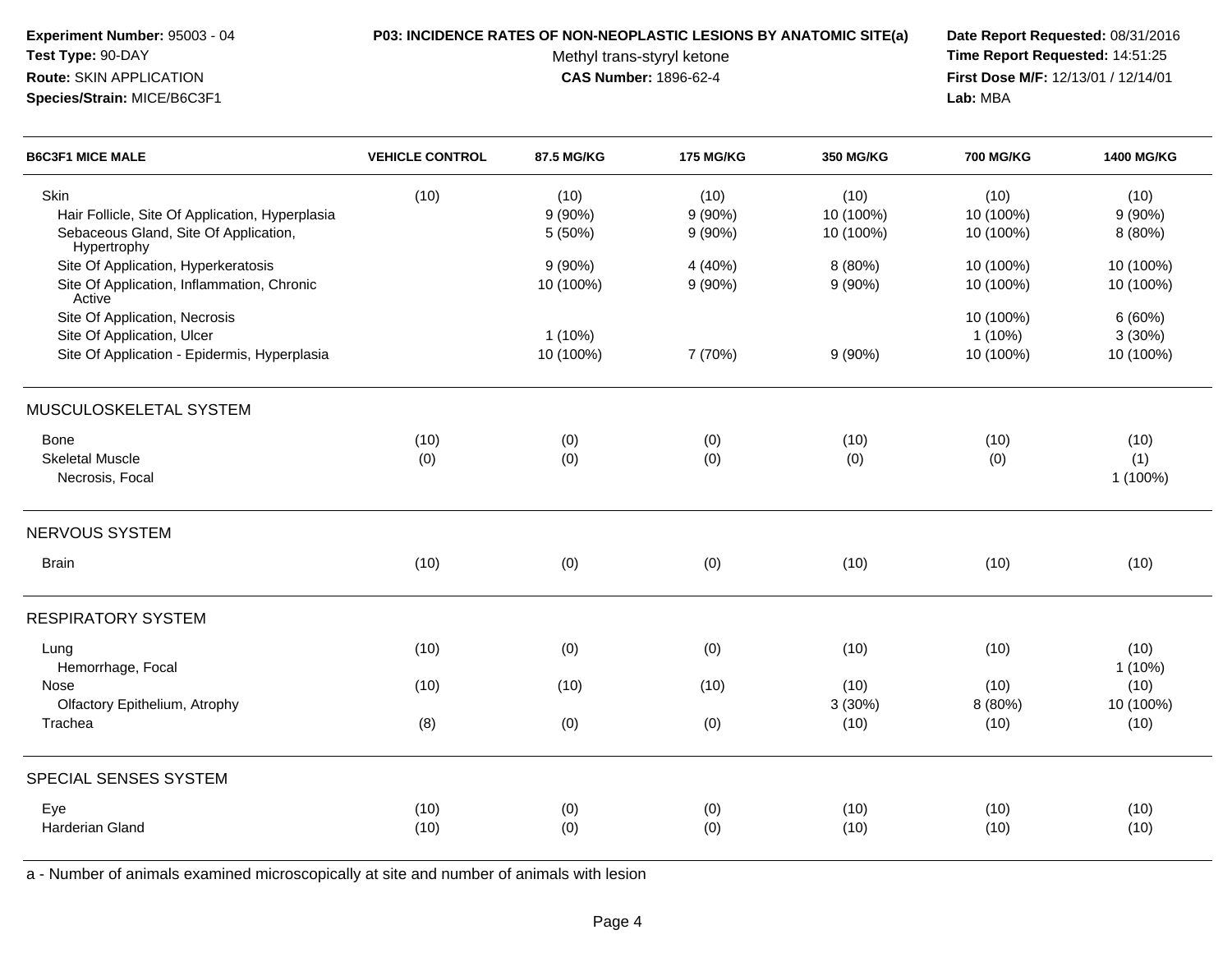| <b>Experiment Number: 95003 - 04</b><br>Test Type: 90-DAY<br><b>Route: SKIN APPLICATION</b><br>Species/Strain: MICE/B6C3F1 | <b>P03: INCIDENCE RATES OF NON-NEOPLASTIC LESIONS BY ANATOMIC SITE(a)</b> | Date Report Requested: 08/31/2016<br>Time Report Requested: 14:51:25<br><b>First Dose M/F: 12/13/01 / 12/14/01</b><br>Lab: MBA |                  |                  |                  |                   |
|----------------------------------------------------------------------------------------------------------------------------|---------------------------------------------------------------------------|--------------------------------------------------------------------------------------------------------------------------------|------------------|------------------|------------------|-------------------|
| <b>B6C3F1 MICE MALE</b>                                                                                                    | <b>VEHICLE CONTROL</b>                                                    | 87.5 MG/KG                                                                                                                     | <b>175 MG/KG</b> | <b>350 MG/KG</b> | <b>700 MG/KG</b> | <b>1400 MG/KG</b> |
| URINARY SYSTEM                                                                                                             |                                                                           |                                                                                                                                |                  |                  |                  |                   |
| Kidney<br>Urinary Bladder                                                                                                  | (10)<br>(10)                                                              | (10)<br>(0)                                                                                                                    | (10)<br>(0)      | (10)<br>(10)     | (10)<br>(10)     | (9)<br>(9)        |

\*\*\* END OF MALE \*\*\*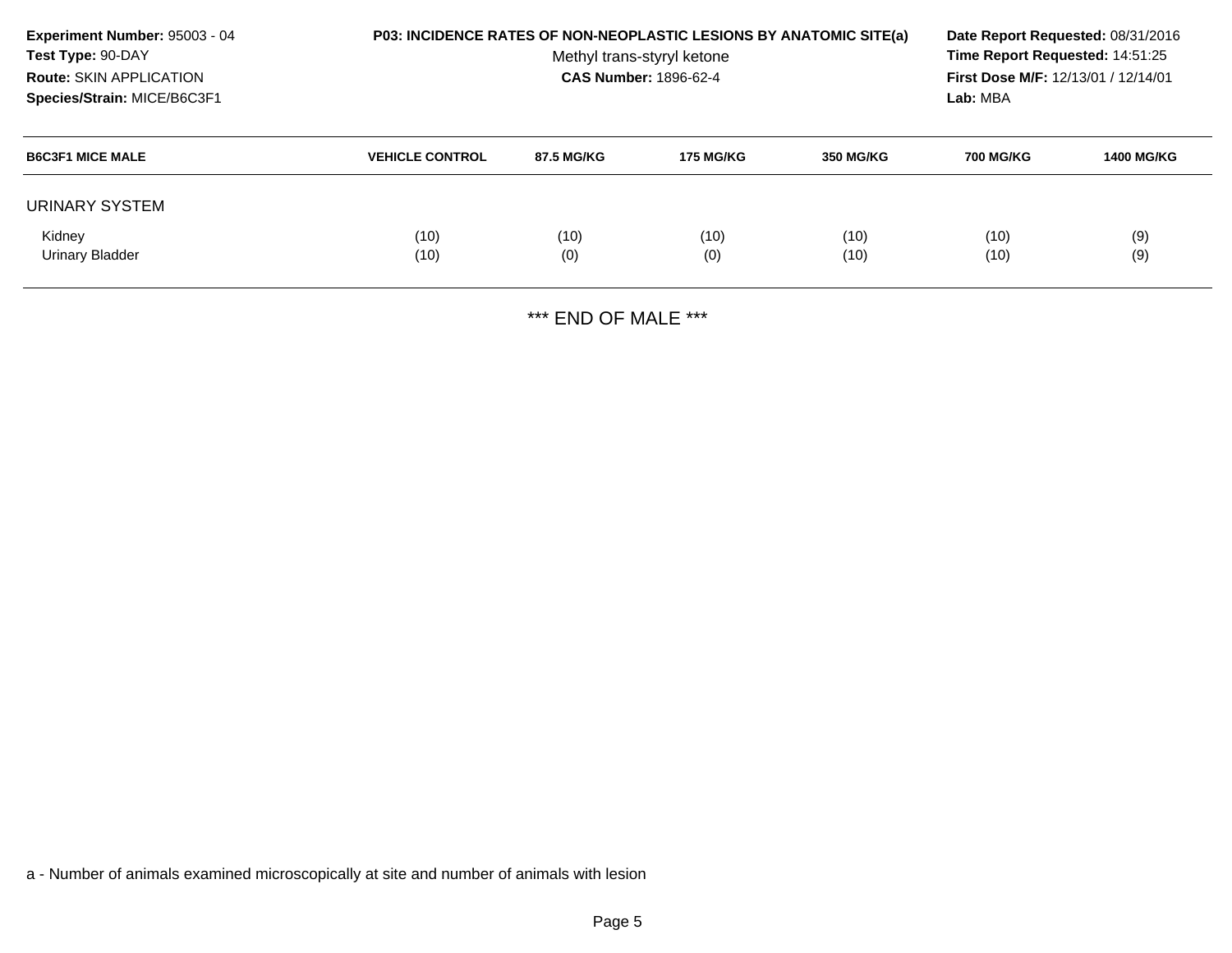**Experiment Number:** 95003 - 04**Test Type:** 90-DAY**Route:** SKIN APPLICATION**Species/Strain:** MICE/B6C3F1

## **P03: INCIDENCE RATES OF NON-NEOPLASTIC LESIONS BY ANATOMIC SITE(a) Date Report Requested:** 08/31/2016

Methyl trans-styryl ketone<br>CAS Number: 1896-62-4

 **Time Report Requested:** 14:51:25 **First Dose M/F:** 12/13/01 / 12/14/01<br>Lab: MBA **Lab:** MBA

| <b>B6C3F1 MICE FEMALE</b>               | <b>VEHICLE CONTROL</b> | 87.5 MG/KG | <b>175 MG/KG</b> | 350 MG/KG | <b>700 MG/KG</b> | 1400 MG/KG   |
|-----------------------------------------|------------------------|------------|------------------|-----------|------------------|--------------|
| <b>Disposition Summary</b>              |                        |            |                  |           |                  |              |
| <b>Animals Initially In Study</b>       | 10                     | 10         | 10               | 10        | 10               | 10           |
| <b>Early Deaths</b>                     |                        |            |                  |           |                  |              |
| <b>Moribund Sacrifice</b>               |                        |            |                  |           | 10               | 9            |
| <b>Natural Death</b>                    |                        |            |                  |           |                  | $\mathbf{1}$ |
| <b>Survivors</b>                        |                        |            |                  |           |                  |              |
| <b>Terminal Sacrifice</b>               | 10                     | 10         | 10               | 10        |                  |              |
| <b>Animals Examined Microscopically</b> | 10                     | 10         | 10               | 10        | 10               | 10           |
| <b>ALIMENTARY SYSTEM</b>                |                        |            |                  |           |                  |              |
| Esophagus                               | (10)                   | (0)        | (0)              | (10)      | (10)             | (10)         |
| Gallbladder                             | (7)                    | (0)        | (0)              | (10)      | (10)             | (7)          |
| Intestine Large, Cecum                  | (10)                   | (0)        | (0)              | (10)      | (10)             | (9)          |
| Intestine Large, Colon                  | (10)                   | (0)        | (0)              | (10)      | (10)             | (9)          |
| Intestine Large, Rectum                 | (10)                   | (0)        | (0)              | (10)      | (10)             | (9)          |
| Intestine Small, Duodenum               | (10)                   | (0)        | (0)              | (10)      | (10)             | (9)          |
| Intestine Small, Ileum                  | (10)                   | (0)        | (0)              | (10)      | (10)             | (8)          |
| Intestine Small, Jejunum                | (10)                   | (0)        | (0)              | (10)      | (10)             | (9)          |
| Liver                                   | (10)                   | (0)        | (0)              | (10)      | (10)             | (10)         |
| Pancreas                                | (10)                   | (0)        | (0)              | (10)      | (10)             | (10)         |
| Salivary Glands                         | (10)                   | (0)        | (0)              | (10)      | (10)             | (10)         |
| Stomach, Forestomach                    | (10)                   | (0)        | (0)              | (10)      | (10)             | (8)          |
| Stomach, Glandular                      | (10)                   | (10)       | (10)             | (10)      | (10)             | (8)          |
| Tongue                                  | (10)                   | (0)        | (0)              | (10)      | (10)             | (10)         |
| CARDIOVASCULAR SYSTEM                   |                        |            |                  |           |                  |              |
| <b>Blood Vessel</b>                     | (10)                   | (0)        | (0)              | (10)      | (10)             | (10)         |
| Heart                                   | (10)                   | (0)        | (0)              | (10)      | (10)             | (10)         |
| <b>ENDOCRINE SYSTEM</b>                 |                        |            |                  |           |                  |              |
| <b>Adrenal Cortex</b>                   | (10)                   | (10)       | (10)             | (10)      | (10)             | (10)         |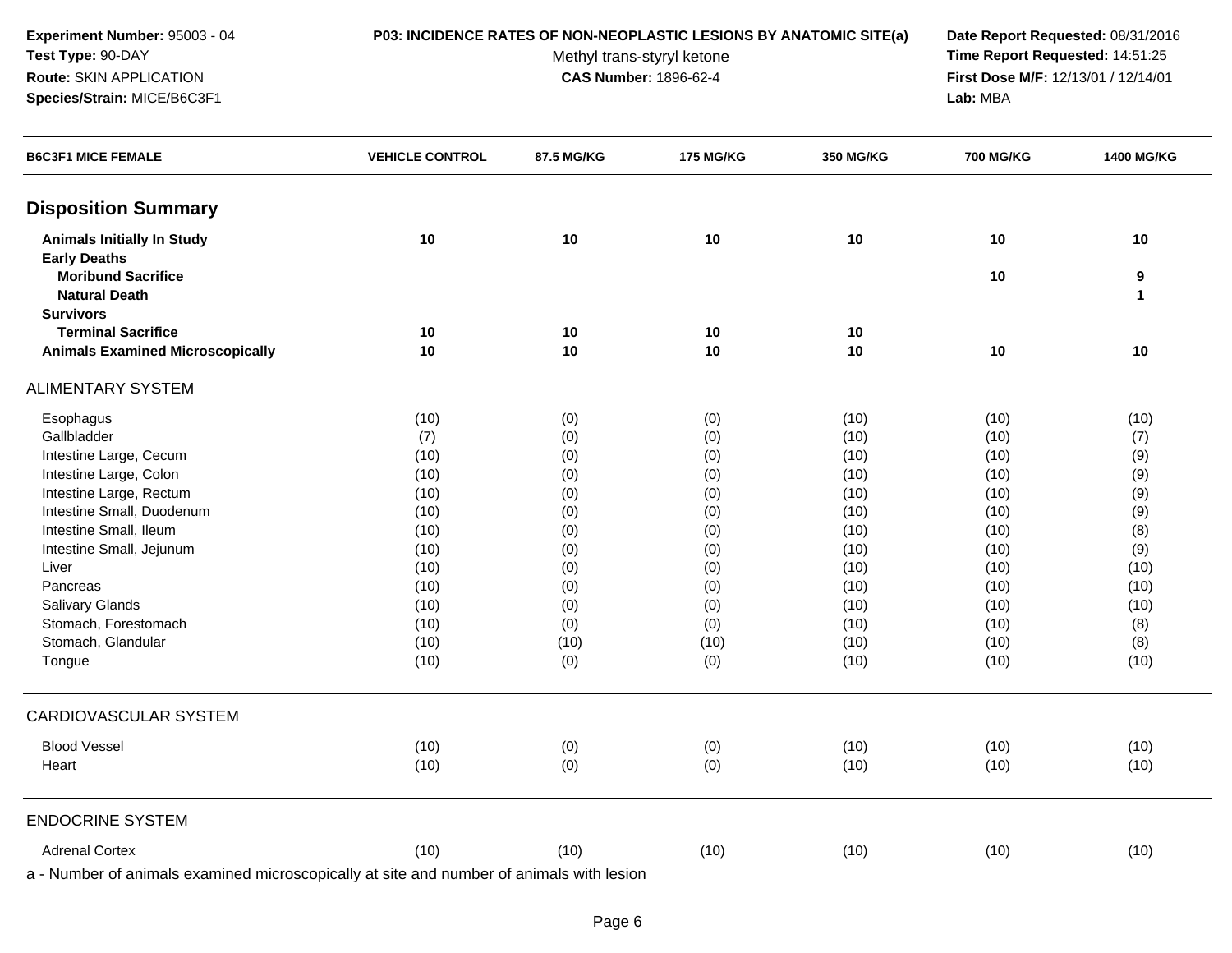| Experiment Number: 95003 - 04<br>Test Type: 90-DAY<br>Route: SKIN APPLICATION<br>Species/Strain: MICE/B6C3F1                                                                    | P03: INCIDENCE RATES OF NON-NEOPLASTIC LESIONS BY ANATOMIC SITE(a) | Methyl trans-styryl ketone<br><b>CAS Number: 1896-62-4</b> | Date Report Requested: 08/31/2016<br>Time Report Requested: 14:51:25<br>First Dose M/F: 12/13/01 / 12/14/01<br>Lab: MBA |                                                                     |                                               |                                              |
|---------------------------------------------------------------------------------------------------------------------------------------------------------------------------------|--------------------------------------------------------------------|------------------------------------------------------------|-------------------------------------------------------------------------------------------------------------------------|---------------------------------------------------------------------|-----------------------------------------------|----------------------------------------------|
| <b>B6C3F1 MICE FEMALE</b>                                                                                                                                                       | <b>VEHICLE CONTROL</b>                                             | 87.5 MG/KG                                                 | <b>175 MG/KG</b>                                                                                                        | 350 MG/KG                                                           | <b>700 MG/KG</b>                              | <b>1400 MG/KG</b>                            |
| Subcapsular, Hyperplasia, Focal<br><b>Adrenal Medulla</b><br>Islets, Pancreatic<br>Parathyroid Gland<br><b>Pituitary Gland</b><br><b>Thyroid Gland</b><br><b>Ectopic Thymus</b> | 10 (100%)<br>(10)<br>(10)<br>(8)<br>(8)<br>(10)<br>2(20%)          | (0)<br>(0)<br>(0)<br>(0)<br>(0)                            | (0)<br>(0)<br>(0)<br>(0)<br>(0)                                                                                         | 10 (100%)<br>(10)<br>(10)<br>(5)<br>(9)<br>(10)                     | 8 (80%)<br>(10)<br>(10)<br>(3)<br>(9)<br>(10) | 7 (70%)<br>(10)<br>(10)<br>(4)<br>(8)<br>(8) |
| <b>GENERAL BODY SYSTEM</b>                                                                                                                                                      |                                                                    |                                                            |                                                                                                                         |                                                                     |                                               |                                              |
| None                                                                                                                                                                            |                                                                    |                                                            |                                                                                                                         |                                                                     |                                               |                                              |
| <b>GENITAL SYSTEM</b>                                                                                                                                                           |                                                                    |                                                            |                                                                                                                         |                                                                     |                                               |                                              |
| <b>Clitoral Gland</b><br>Ovary<br>Uterus<br>Endometrium, Hyperplasia, Cystic                                                                                                    | (10)<br>(10)<br>(10)<br>10 (100%)                                  | (0)<br>(0)<br>(9)<br>$9(100\%)$                            | (0)<br>(0)<br>(10)<br>10 (100%)                                                                                         | (10)<br>(10)<br>(10)<br>10 (100%)                                   | (9)<br>(10)<br>(10)<br>7 (70%)                | (5)<br>(9)<br>(9)<br>2(22%)                  |
| <b>HEMATOPOIETIC SYSTEM</b>                                                                                                                                                     |                                                                    |                                                            |                                                                                                                         |                                                                     |                                               |                                              |
| <b>Bone Marrow</b><br>Lymph Node, Mandibular<br>Lymph Node, Mesenteric<br>Spleen<br>Hematopoietic Cell Proliferation<br>Thymus<br>Atrophy<br>Atrophy, Focal                     | (10)<br>(10)<br>(10)<br>(10)<br>6(60%)<br>(10)                     | (0)<br>(0)<br>(0)<br>(0)<br>(0)                            | (0)<br>(0)<br>(0)<br>(0)<br>(0)                                                                                         | (10)<br>(10)<br>(10)<br>(10)<br>6(60%)<br>(10)<br>2(20%)<br>1 (10%) | (10)<br>(9)<br>(10)<br>(10)<br>6(60%)<br>(10) | (9)<br>(9)<br>(8)<br>(9)<br>4 (44%)<br>(9)   |
| <b>INTEGUMENTARY SYSTEM</b>                                                                                                                                                     |                                                                    |                                                            |                                                                                                                         |                                                                     |                                               |                                              |
| <b>Mammary Gland</b>                                                                                                                                                            | (9)                                                                | (0)                                                        | (0)                                                                                                                     | (10)                                                                | (10)                                          | (10)                                         |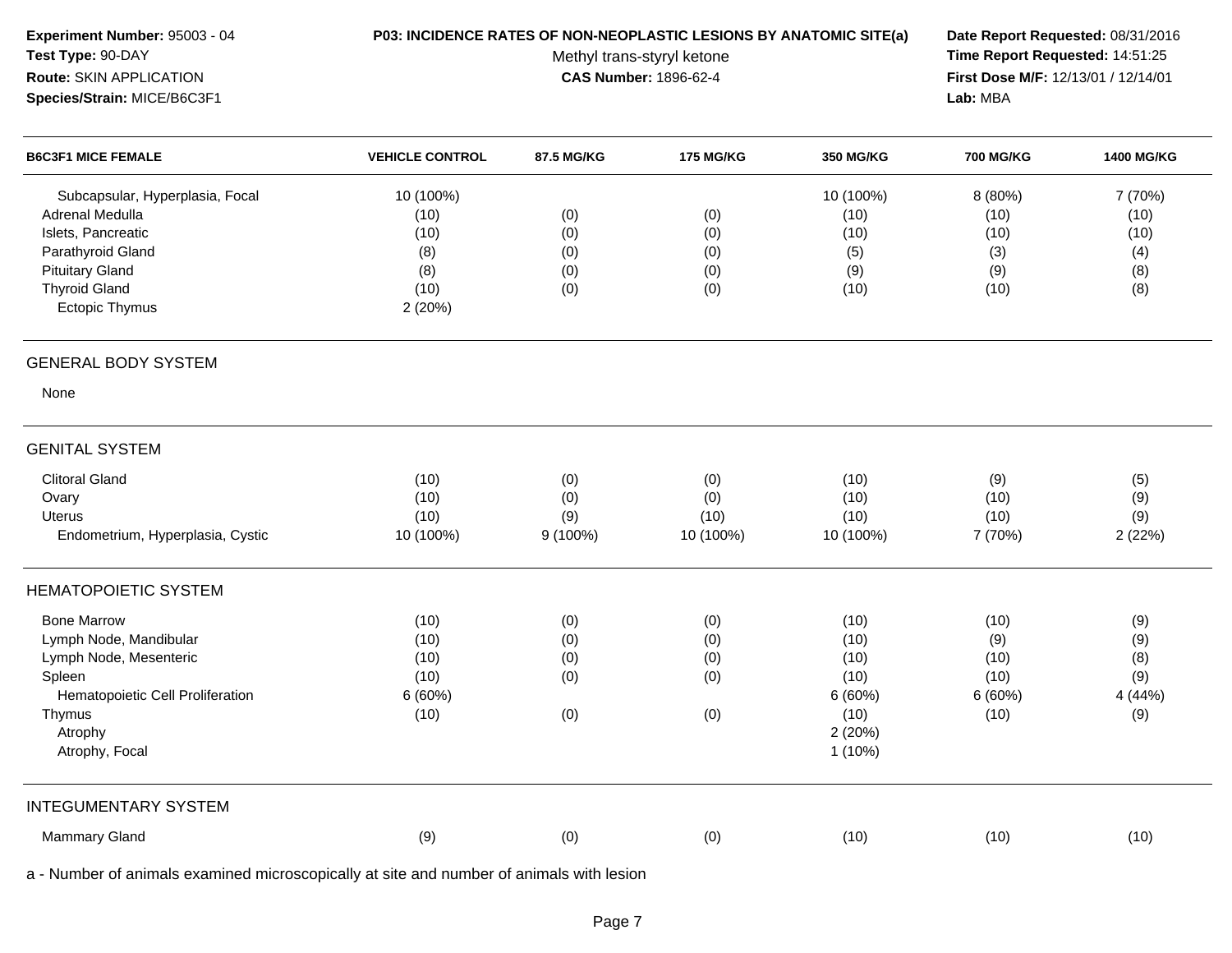| Experiment Number: 95003 - 04<br><b>Test Type: 90-DAY</b>     | <b>P03: INCIDENCE RATES OF NON-NEOPLASTIC LESIONS BY ANATOMIC SITE(a)</b> | Methyl trans-styryl ketone   |          |               | Date Report Requested: 08/31/2016<br>Time Report Requested: 14:51:25 |                                            |
|---------------------------------------------------------------|---------------------------------------------------------------------------|------------------------------|----------|---------------|----------------------------------------------------------------------|--------------------------------------------|
| <b>Route: SKIN APPLICATION</b><br>Species/Strain: MICE/B6C3F1 |                                                                           | <b>CAS Number: 1896-62-4</b> |          |               |                                                                      | <b>First Dose M/F: 12/13/01 / 12/14/01</b> |
| <b>BAGAE4 MIGE FEMILE</b>                                     |                                                                           | 07.5100178                   | 17730000 | $0.50$ $1.00$ | 700 B0000                                                            | 1.100.110.0170                             |

| (10) | (10)                              | (10)               | (10)               | (10)                                         | (10)                           |
|------|-----------------------------------|--------------------|--------------------|----------------------------------------------|--------------------------------|
|      | 3(30%)                            | 4 (40%)            | 10 (100%)          | 10 (100%)                                    | 8 (80%)                        |
|      | 5 (50%)                           | 8 (80%)            | 10 (100%)          | 10 (100%)                                    | $9(90\%)$                      |
|      |                                   | 2(20%)             | 9(90%)             | 10 (100%)                                    | 10 (100%)                      |
|      | 10 (100%)                         | 6(60%)             | 10 (100%)          | 10 (100%)                                    | 10 (100%)                      |
|      |                                   |                    |                    | $9(90\%)$                                    | 6(60%)                         |
|      |                                   |                    |                    | $1(10\%)$                                    |                                |
|      | 7 (70%)                           | 4 (40%)            | 10 (100%)          | 10 (100%)                                    | 10 (100%)                      |
|      |                                   |                    |                    |                                              |                                |
| (10) | (0)                               | (0)                | (10)               | (10)                                         | (10)                           |
|      |                                   |                    |                    |                                              |                                |
| (10) | (0)                               | (0)                | (10)               | (10)                                         | (9)                            |
|      |                                   |                    |                    |                                              |                                |
|      |                                   |                    |                    |                                              | (10)                           |
|      |                                   |                    |                    |                                              | 1 (10%)                        |
|      |                                   |                    |                    |                                              |                                |
|      |                                   |                    |                    |                                              | (10)                           |
|      |                                   |                    |                    |                                              | 6(60%)                         |
|      |                                   |                    |                    |                                              | 1 (10%)                        |
| (10) | (0)                               | (0)                | (10)               | (10)                                         | (8)                            |
|      |                                   |                    |                    |                                              |                                |
|      |                                   |                    |                    |                                              | (10)                           |
| (10) | (0)                               |                    |                    |                                              | (9)                            |
|      | (10)<br>$1(10\%)$<br>(10)<br>(10) | (0)<br>(10)<br>(0) | (0)<br>(10)<br>(0) | (10)<br>$1(10\%)$<br>(10)<br>4 (40%)<br>(10) | (10)<br>(10)<br>9(90%)<br>(10) |